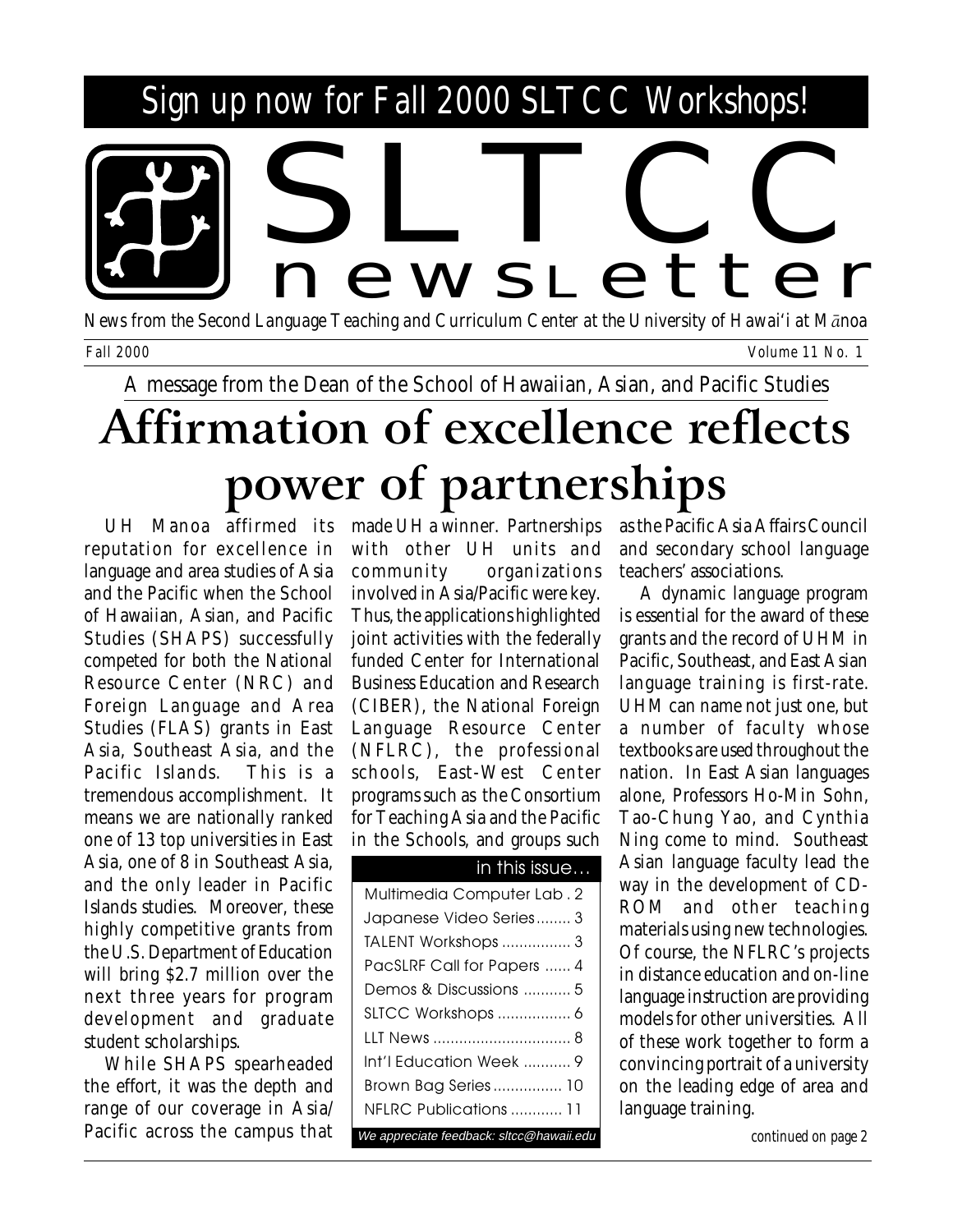### **Affirmation of excellence reflects power of partnerships** *(continued from front page)*

I believe that our most important task in Asian-Pacific studies at UHM is to increase cooperation among the various individual programs that deal with area and language studies. Active collaboration among the various disciplines and the organizations involved in Asia/Pacific studies leads to truly innovative projects. We need, for example, to explore aspects of science and area studies and to increase integration of area studies with professional school programs. SHAPS views the NRC and FLAS awards as evidence of the successful cross area, cross unit teamwork necessary for maintaining the excellence of Asian and Pacific studies at UHM. - *Willa Tanabe, Dean, School of Hawaiian, Asian, and Pacific Studies*



## from the Multimedia Computer Lab

**Introducing the new Multimedia Computer Lab staff**

As the new semester begins, the Language Telecommunications, Resource, and Learning Center (LTRLC) is pleased to welcome back Kin Chan (our undergraduate whiz in Management & Information Systems) and introduce 3 new Graduate Assistants - Nestor Trillo (an Interdisciplinary Ph.D. student from the Communication & Information Science Department), John Rylander (an MA student in Second Language Studies), and Tyler Hawkins (also an MA student in Second Language Studies). We couldn't be happier with this new team, ready to help out and make your MCL experience a positive one!

### **New G4s in the Mac Lab!**

The newly upgraded Mac Lab now sports over a dozen *brand new G4 Macintosh computers*. These new computers not only have more memory and bigger hard drives, they should be a lot faster than our previous computers. Also important to note is the absence of built-in floppy drives. Instead of using floppy disks which store a little over 1 Megabyte worth of files, the new G4s have *built-in Zip disks* which store about 100 Megabytes worth of files. Anyone wanting to use the older floppy disks can still do so, but they must use the beige Macintosh in the back of the room as an intermediary. To save a document to a floppy, you simply save the file temporarily to a network accessible folder entitled "Floppy



Sharing," insert a disk in the beige Mac, and drag the file from the "Floppy Sharing" folder to your floppy. Friendly lab monitors are usually available to help if this seems too complicated. We'd also appreciate your help in keeping the computers running smoothly by reminding your students that food and drink are not permitted in our labs. Mahalo for your kokua!

### **Faculty Development Lab**

So where did all the old computers go? Well, we've re-purposed half a dozen of them as development stations for faculty. Now faculty and staff can come in and use any of these Macs to develop instructional materials for their classes. We've also installed a LaserWriter printer for your convenience. The lab will be open from Monday through Friday between 8 AM and 6 PM. Our Graduate Assistants are available to assist you during their office hours. Please consult the hours posted on the door. If no one is available to open the lab, the key may be checked out from the Tape Library, Moore 156, with your I.D. card.

### **E-mail Stations**

Need to check your e-mail really quick? Or make a small change in some course material? No problem. We've set up some more Macs in Moore 256 for faculty use. They may be a little slow, but they'll get the job done!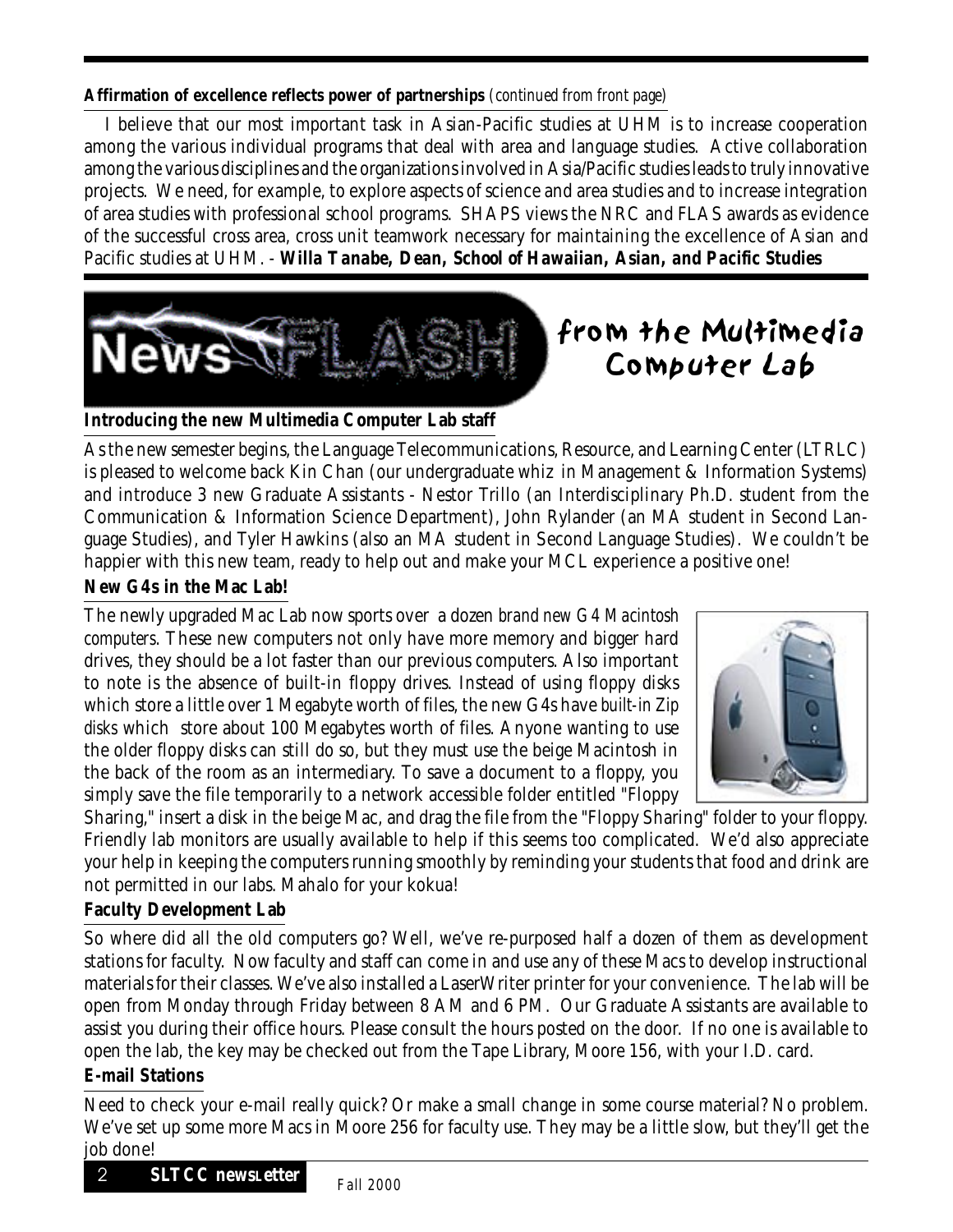

*Interested in Japanese culture? Want the chance to stretch and improve your Japanese language ability? Need a break from studying? Then, grab a seat and enjoy the latest offerings in the Japanese Department Video Series!*

• • • • • • • • • • • • • • • • • • • • • • • •

### **"Mimi o Sumaseba" (Whisper of the Heart) - Wednesday, October 11**

An animated film about a young girl who dreams of becoming a writer and finds that she and a boy she hardly knows at school share similar tastes in reading. She later meets the boy's grandfather and is drawn into a world of creative effort and endeavor. (1995, 111 min.) *(with English sub-titles)*

**To Be Announced - Wednesday, November 1**

### **"Gakkoo II" -**

### **Wednesday, November 22**

A heartwarming story that follows the lives of a class of special teenagers and their teachers in a small school in Hokkaido for the learning disabled. The students live and study together for three years and develop close relationships with each other as well as with their three teachers. *(no English sub-titles)* • • • • • • • • • • • • • • • • • • • • • • • •

**Each movie will be shown twice a day: First showing**

**10:00-12:00, Moore 155A (capacity: 30) Second showing**

**1:00-3:00 at St. John 11 (capacity: 80)**

Please bear in mind that the selections and locations may be subject to change. Flyers should be posted around Moore Hall at least a week before each showing. For more information about the series, contact Susan Hirate <hirate@hawaii.edu>

# TALENT Workshops

This semester's Teaching and Learning with Electronic Networked Technologies (TALENT) Faculty Development Series consists of 3 main components:

- 1) HITS (Hawai'i Instructional Television System) programs available through the media centers at each campus, in which we will discuss issues and concepts related to online distance education in general, and WebCT in particular
- 2) WebCT online modules available via the WWW <webct.hawaii.edu> or WebCT Workshops available through the Digital Media Center (Kuykendall 105) at UHM, at which faculty can learn how to use WebCT
- 3) Skills Workshops (graphics, html) available through either the media or computing centers at each campus

Interested faculty may participate in any or all of the activities. Contact your media center (956-5662) <www.dmc.hawaii.edu>

### **PowerPoint & Photoshop Workshops SCHEDULE**

| Date | Time                 | <b>Subject</b>                      |
|------|----------------------|-------------------------------------|
|      | Oct 12 1:30-3:00     | Intro to PowerPoint                 |
|      | Oct 13 9:30—11:00    | Intro to PowerPoint                 |
|      | Oct 19 1:30—3:00     | <b>Working with PowerPoint</b>      |
|      | Oct 20 9:30-11:00    | <b>Working with PowerPoint</b>      |
|      | Oct 26 1:30—3:00     | <b>Accessing Presentations</b>      |
|      | Oct 27 9:30—11:00    | <b>Accessing Presentations</b>      |
|      | Nov 2 1:30—3:00      | Intro to Photoshop - for the<br>Web |
|      | Nov 3 $9:30 - 11:00$ | Intro to Photoshop - for the<br>Web |

*All workshops in Kuykendall Hall 105 (DMC)*

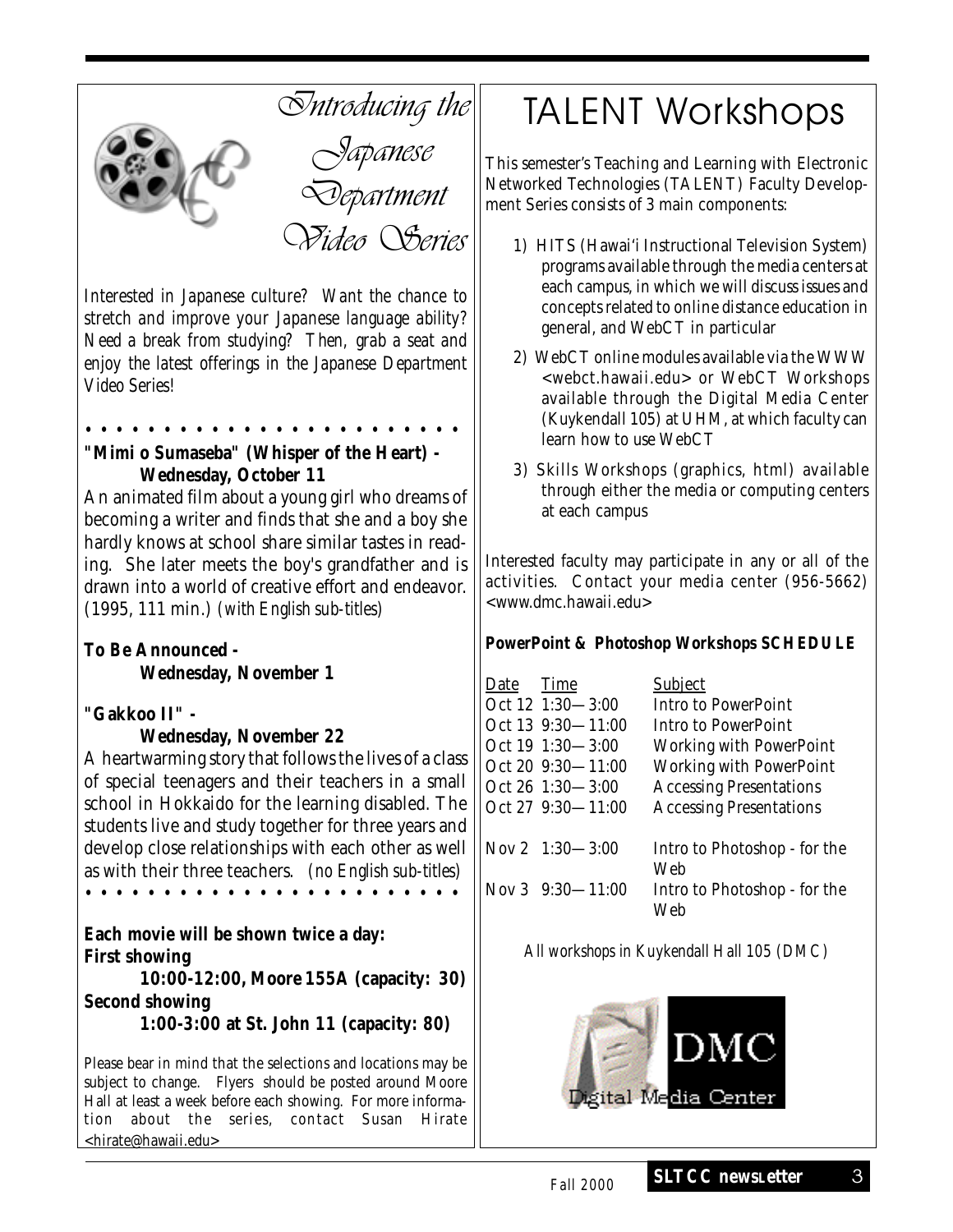### **ANNOUNCING THE 4TH PACIFIC SECOND LANGUAGE RESEARCH FORUM (PACSLRF) CALL FOR PAPERS CALL FOR PAPERS**

### **October 4-7, 2001**

### **University of Hawai'i at Manoa**

Proposals for papers, posters, and colloquia regarding any aspect of research in second language acquisition, particularly in Asian and Pacific languages, are invited:

INDIVIDUAL PAPERS will be allotted 40 minutes (30 minutes plus 10 minutes for discussion).

- POSTERS will be displayed for one day during the conference; posters are intended as a format for reports of work in progress.
- COLLOQUIA will be allotted 2 hours and 10 minutes. Distribution of this time will be left to the discretion of the colloquium organizers, who are encouraged to include ample time for audience response and discussion.

#### Proposals can be submitted as follows. Choose one submission format only.

**Either** fill out and submit a proposal on the World Wide Web at the PacSLRF 2001 Website (http://www.LLL.hawaii.edu/ pacslrf) **OR** submit the information listed below either via email (pacslrf@hawaii.edu) or on floppy disk. If sent on a floppy disk or as an email attachment, make sure that the proposal is in MICROSOFT WORD, WORD PERFECT, or plain text format. (Or you may also send a hard copy proposal via regular mail. Be sure to include 3 copies if you choose this option)

#### For individual papers and posters, include **in the following order**:

- 1. presentation category (paper or poster)
- 2. title of the presentation (maximum ten words)
- 3. language of presentation
- 4. presenter contact info: last name, first name, department, affiliation, mailing address, phone, and e-mail address
- 5. co-presenter(s) contact info: last name, first name, department, affiliation, mailing address, phone, and email address
- 6. 50-word (maximum) single-spaced **English language summary** of the paper or poster
- 7. 300-word (maximum) single-spaced **English language abstract** of the paper or poster

### For colloquia, include **in the following order**:

- 1. presentation category (colloquium)
- 2. title of colloquium (maximum ten words)
- 3. language of presentation
- 4. colloquium organizer contact info: last name, first name, department, affiliation, mailing address, phone, and e-mail address
- 5. 50-word (maximum) single-spaced colloquium **summary (in English)**
- 6. 300-word (maximum) single-spaced **abstract (in English)**, explaining theme and structure of the colloquium
- 7. For *each individual* colloquium presentation, send:
	- a) title of the presentation
	- b) language of presentation
	- c) presenter contact info: last name, first name, department, affiliation, mailing address, phone, and email address
	- d) 50-word (maximum) single-spaced presentation **summary (in English)**
	- e) 300-word (maximum) single-spaced presentation **abstract (in English)**

Snail mail/disk submissions: Pacific Second Language Research Forum 2001 c/o National Foreign Language Resource Center University of Hawai'i at Manoa 1859 East-West Road #106 Honolulu, Hawai'i 96822 USA Email submissions: pacslrf@hawaii.edu Web submissions: http://www.LLL.hawaii.edu/pacslrf

The **deadline** for receipt of all submissions for PacSLRF 2001 will be **Monday, April 2, 2001**. Notification of acceptance will be sent by the end of May, 2001.

### PB **SLTCC newsLetter** *Fall 2000* <sup>4</sup>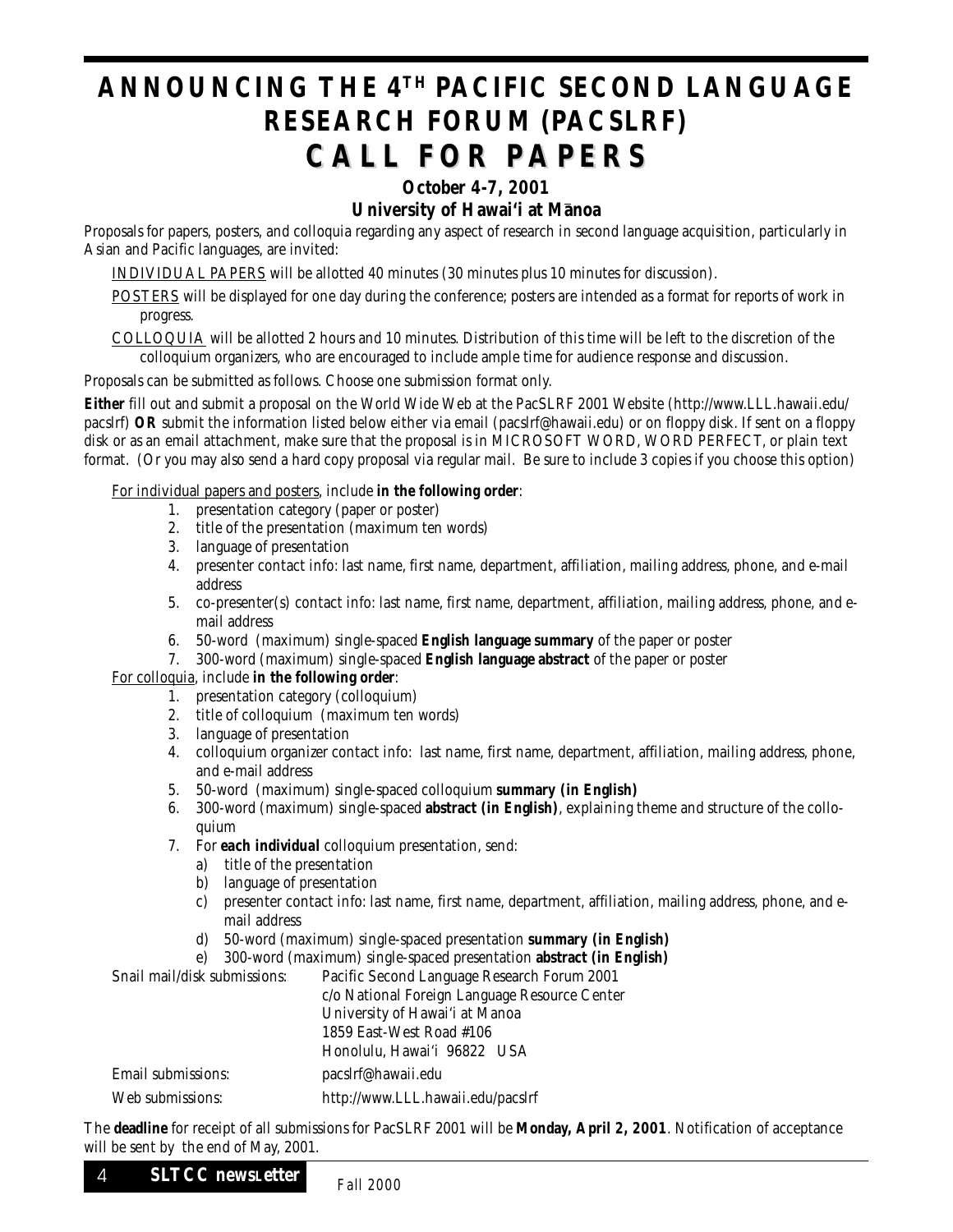### Fall 2000 SLTCC Professional Development Series

# Demos & Discussions

*(registration not required)*

**Designing Task-based Activities for the Foreign Language Classroom Wednesday, October 4, 12:00-1:15 Moore Hall 155A** *Led by Cyndy Ning, Center for Chinese Studies*

This session will include a brief overview of principles derived from current SLA studies on tasks and their use in the foreign language curriculum, and will present a limited number of examples of task-based activities, but will primarily be a facilitated brainstorming session on how to devise effective task-based exercises to achieve your pedagogic ends. Please come with an idea of what you want to work on, or better yet, e-mail a description of your particular "challenging issue" (a grammar point? a set of vocabulary items? a cultural concept? a discourse strategy?) in advance to the facilitator, Cyndy Ning at <cyndy@hawaii.edu>, and then come prepared to interact with your peers.

**Performance-based Language Teaching: What's in a Name? Thursday, October 19, 1:30-2:30 Spalding Hall 257** *Led by Stephen Fleming, NFLRC*

This session, *especially for faculty in the Hawaiian and Indo-Pacific Languages and Literatures Department*, will focus on deepening participants' understanding of six key principles of performance-based language teaching and learning, and will help participants develop specific skills for implementing these principles in their classrooms. The concepts are: task-based instruction, balance between skill-getting and skill-using, learner-centered instruction, contextualization, authenticity, and focus on communication.

**Criterion-Referenced Language Testing in the Classroom Monday, November 6, 12:00-1:15 Moore Hall 155A** *Led by Thom Hudson, Second Language Studies*

The session will begin with an overview of the role of criterion-referenced tests in classroom language assessment. It will involve a discussion of general good test practices, the identification of areas to be assessed, and the role of test and item specifications in achievement testing. This will be followed by a discussion of test and item evaluation in the classroom context.

**Playing with Nytonomo in the foreign language class! Thursday, November 9, 1:30-2:30 Moore Hall 155A** *Led by Marie-Christine Garneau, Language & Literatures of Europe and the Americas (French)*

Why play with Nytonomo in a French class? Well, for the same reason the French play with their language by, yes, sometimes speaking it backwards! Ny-to-no-mo to say Mo-no-to-ny while avoiding monotony itself. In French, this word game is called " verlan" ("envers": speaking backwards). The French have played this game so much that the backward words have become worthy words. My presentation will share with you many practical devices and strategies to avoid monotony, to create a routine of surprises and to be creative with... repetition, a principle of pleasure even in the foreign language class!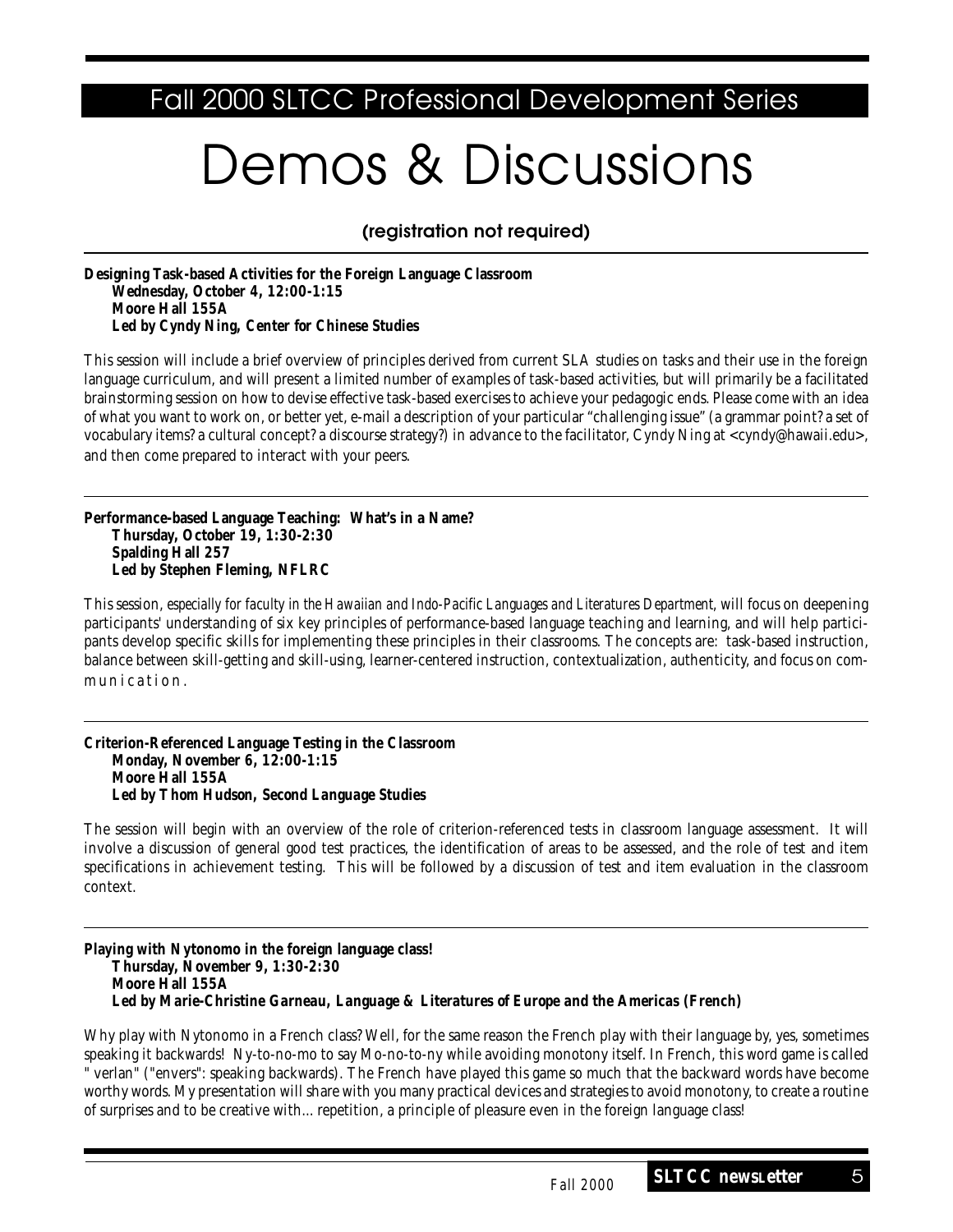### Fall 2000 SLTCC Professional Development Series

# \*rksh→

**The Mac Lab evolves! Monday, September 25, 12:30-1:00 OR Wednesday, September 27, 12:00-12:30 (Mac Lab - Moore 155B)** *Led by Nestor Trillo, SLTCC/Communication & Information Science Dept.*

Yes folks, changes are afoot at the Mac Lab. You may have noticed all the shiny new computers and asked yourself, "What is going on here?" Well, now is your chance to find out! Drop by and find out more about the mystery of the hidden floppy drive, technology speaking in "tongues," or any other lab-related questions you might have. Feel free to take a few minutes out of your lunchtime to learn more about us and what we have to offer, but please, no food or drink in the lab. Mahalo! **NO REGISTRATION NECESSARY FOR THIS WORKSHOP!**

**Bye bye, FTP! Hello, UH WebMail! Tuesday, September 26, 4:30-5:30 (Mac Lab - Moore 155B)** *Led by Kin Chan, SLTCC/Management & Information Systems*

Wondering how to move your attachments or data from your UH Unix account to your computer? Sick and tired of using plain old ugly pine? Wishing you could check your UH email anywhere with just a click of your mouse and send message in all kinds of languages? Well, this is the workshop you have been waiting for! Minimal web browsing skill is required.

**PowerPoint Made Easy Wednesday, September 27, 3:00-4:30 (Mac Lab - Moore 155B)** *Led by Steve Jacques, Dept. of Second Language Studies*

A step-by-step workshop to introduce language teachers to PowerPoint. We will discuss applicability to in-class and outof-class situations, as well as learn how to create your own presentations and teach your language students how to do so. Participants will receive easy-to-follow instructions which can be translated into the appropriate foreign language for in-class projects. (Please bring a Mac-formatted Zip disk if you would like to save what you created during the workshop).

**Daedalus: The Interactive Writing Tool Friday, October 6, 11:30-12:00 (Mac Lab - Moore 155B)** *Led by Nestor Trillo, SLTCC/Communication & Information Science Dept.*

Daedalus is a writing program available in the computer labs which allows students to participate in real-time interactive writing sessions. Useful for promoting writing fluency, Daedalus has gotten great reviews from both students and teachers alike in past semesters.

The Daedalus Integrated Writing Environment includes the popular Interchange program which allows for "real time" written communication among students in the computer lab. Daedalus also allows students to create bibliographies and conduct peer editing. Useful for language teaching at any level.

**4**

**3**

**Introduction to Web Page Creation for Language Teachers (Dreamweaver) SESSION 1: Wednesday, October 11, 3:00-4:30 SESSION 2: Wednesday, October 18, 3:00-4:30 SESSION 3: Wednesday, October 25, 3:00-4:30 (PC Lab - Moore 153A)** *Led by Siwon Park, Dept. of Second Language Studies*

This three-session workshop will introduce language teachers to the benefits of using the Internet and instructional webpages as a resource for their classes and will provide them with extensive hands-on practice with webpage creation using Dreamweaver 3, the most powerful web editor. Assumes some general familiarity with the PC platform.



**Understanding Issues in Web-based Course Design: Architecture of a Typical Course Tuesday, October 17, 12:00-1:30 (PC Lab - Moore 153A)** *Led by Yun Du (SLTCC/Communication & Information Science Dept.) & Stephen Fleming (NFLRC)*

Interest in creating Web-based courses is at an all-time high. For educators interested in creating fully freestanding Webbased courses, the most sensible development environment is one that combines database and Web technologies. The skills required to develop course models are extremely specialized and complex, but a basic understanding of how a course is

**2**

**1**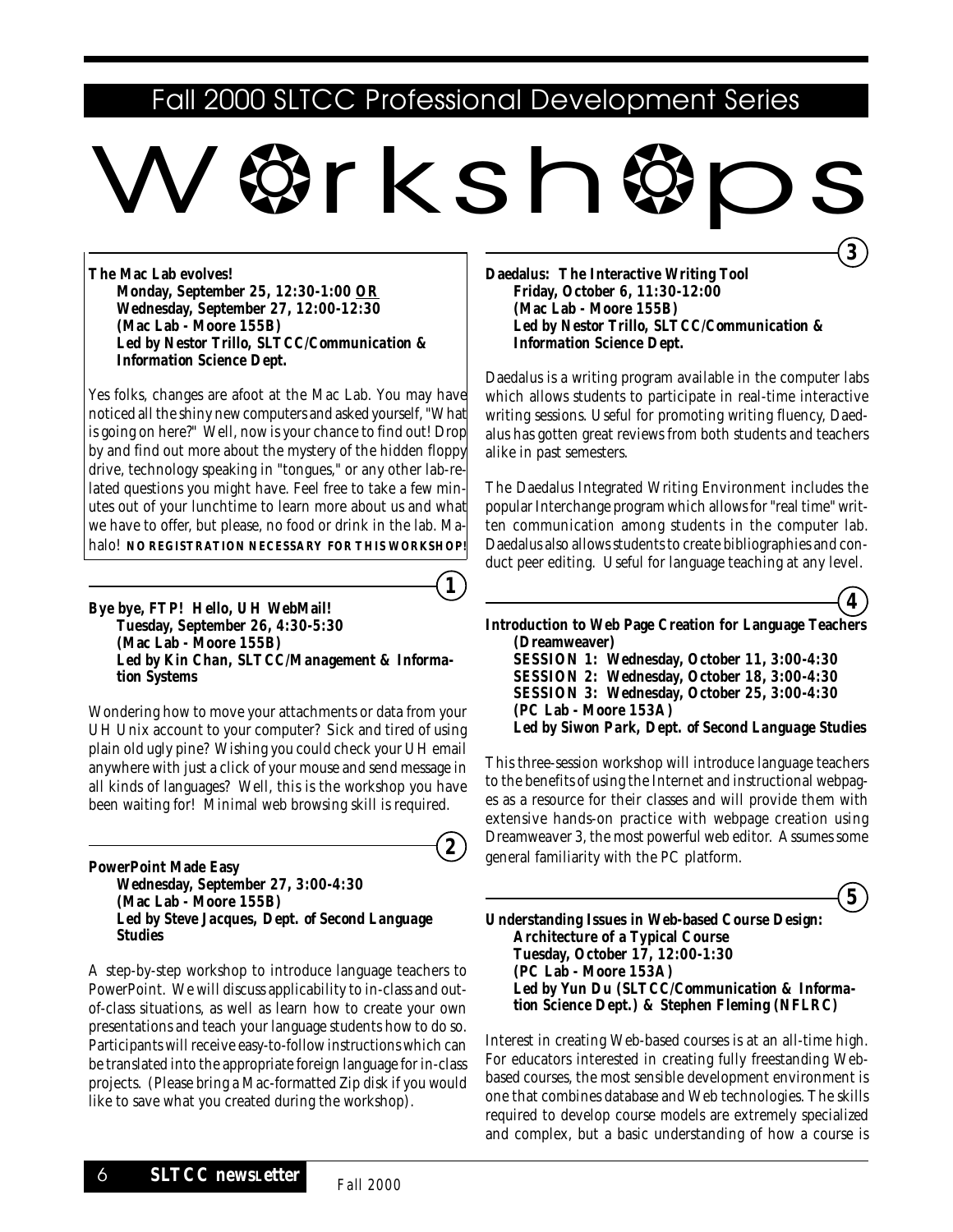### Fall 2000 SLTCC Professional Development Series

# W❂rksh❂ps

built can be very helpful when making decisions about how to move a course onto the Web. This SLTCC workshop will provide an overview for non-programmers of the 3-tiered clientserver architecture of a typical freestanding Web-based course, including how different technologies support various functions in the course.

**6**

**Tricks for Webifying Files in Word Wednesday, October 18, 1:30-3:00 (Mac Lab - Moore 155B)** *Led by Pam DaGrossa, NFLRC*

TFWFW will focus on hints for saving Word files in HTML (i.e., coded for the Web). Learn how to format your documents so they will be altered in the least possible way upon conversion. Also learn how to save files in PDF (portable document format), best for documents which must be printed from the Web. Useful for anyone who plans to work on Web documents in Word.

**Introduction to WebCT Thursday, November 2, 3:00-4:00 (Mac Lab - Moore 155B)** *Led by Marta Gonzalez-LLoret, Languages & Literatures of Europe & the Americas (Spanish)* **7**

This introductory workshop to WebCt will present the main tools that are available at WebCT and the first steps necessary to set your course on line and start using some of the tools such as the schedule, the class list, the quiz tool and how to upload some of your class materials to the web.



## *Register now for Fall 2000 Workshops!*

Faculty, staff, and graduate students in language departments may register for workshops by e-mail or voice mail on a firstcome first-served basis. Please note that **the maximum number of participants in each workshop is 20**, so register now!

### Via E-mail: *sltcc@hawaii.edu*

Type F2000 WORKSHOP REG in the subject header. In the message, include your name, position/title, department, e-mail address, daytime phone, and your workshop selections. Be sure to include both the number and title of each workshop you would like to attend.

Via Voice Mail: (95)6–5982 (for those who have no e-mail account)

Leave a voice mail message in the following form:

### ❝Aloha

 PINE 3.91 COMPOSE MESSAGE To: sltcc@hawaii.edu Cc: Attchmnt: Subject: F2000 WORKSHOP REG Message Text ----name: Anita Vukashun e-mail: vukashun@hawaii.edu title/position: grad student dept: Linguistics phone: X62222 I would like to register for the following workshops: #3 Daedalus: The Interactive Writing Tool #7 Introduction to Web CT

My name is Anita Vukashun (spelled V-U-K-A-S-H-U-N) and I am a graduate student in the Linguistics Department. I would like to register for the following workshops: #3 Daedalus: The Interactive Writing Tool and #7 Introduction to WebCT. I can be reached by phone during the day at 956–2222. Mahalo.<sup>99</sup>

**Be sure to include both the number and title of each workshop you would like to attend.**

**SLTCC newsLetter** 7 *Fall 2000*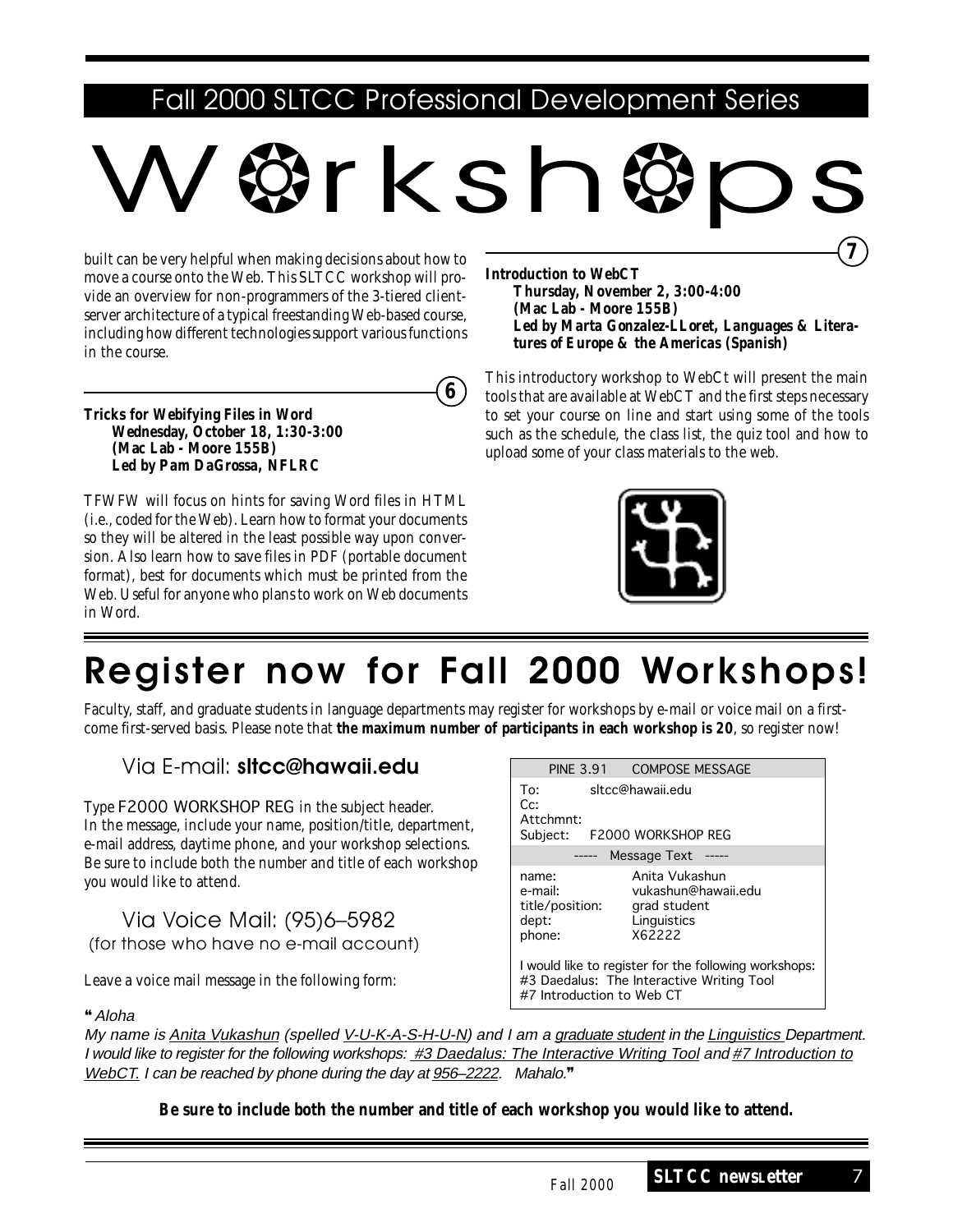Announcing a new SLTCC workshop series especially for graduate students!

## **The Teacher Portfolio & Preparation Series (TiPPS)**

Starting in Fall 2000, the SLTCC will be debuting a brand new workshop series geared specifically for graduate students planning a career in language teaching – the Teacher Portfolio & Preparation Series (TiPPS). Its aim will be to help better prepare graduate students for the job market (and interviews) they will face upon graduation. Session topics include:

- \* putting together your teacher portfolio \* job searches (DOs and DON'Ts)
- \* defining your philosophy of teaching \* writing effective cover letters
- \* creating effective curriculum vitae \* interview tips and practice
- teacher portfolio
- 
- 
- 
- \* developing/adapting materials for your \* bringing action research into the classroom

TiPPS will be co-facilitated by Kenton Harsch (Assistant Director of the English Language Institute) and Jim Yoshioka (Program Coordinator for the NFLRC/SLTCC). For more information on TiPPS (i.e., schedule, registration, resources, etc.), please contact us at sltcc@hawaii.edu or visit our website at:

### **http://www.LLL.hawaii.edu/sltcc/tipps**





*Language Learning & Technology, a refereed journal sponsored and funded mainly by the University of Hawai'i National Foreign Language Resource Center (NFLRC) and the Michigan State University Center for Language Education And Research (CLEAR), seeks to disseminate research to foreign and second language educators in the U.S. and around the world on issues related to technology and language education. It is published exclusively on the World Wide Web (http://llt.msu.edu). In this way, the journal seeks to (a) reach a broad audience in a timely manner, (b) provide a multimedia format which can more fully illustrate the technologies under discussion, and (c) provide hypermedia links to related background information. LLT is currently published three times per year (January, May, and September) with plans to increase to four issues per year in the future.*



### **The Current special issue focuses on "The Role of Computer" Technology in Second Language Acquisition Research" (Part 2)**

### **Feature Articles include:**

- \* "Methodological Issues in Research on Learner-Computer Interactions in CALL" (Volker Hegelheimer & Carol A. Chapelle)
- \* "Computer Assisted Second Language Vocabulary Acquisition" (Peter J. M. Groot)
- \* "Discourse Functions and Syntactic Complexity in Synchronous and Asynchronous Communication" (Susana M. Sotillo)
- \* "Computer Mediated Communication: A Window on L2 Spanish Interlanguage" (Robert Blake)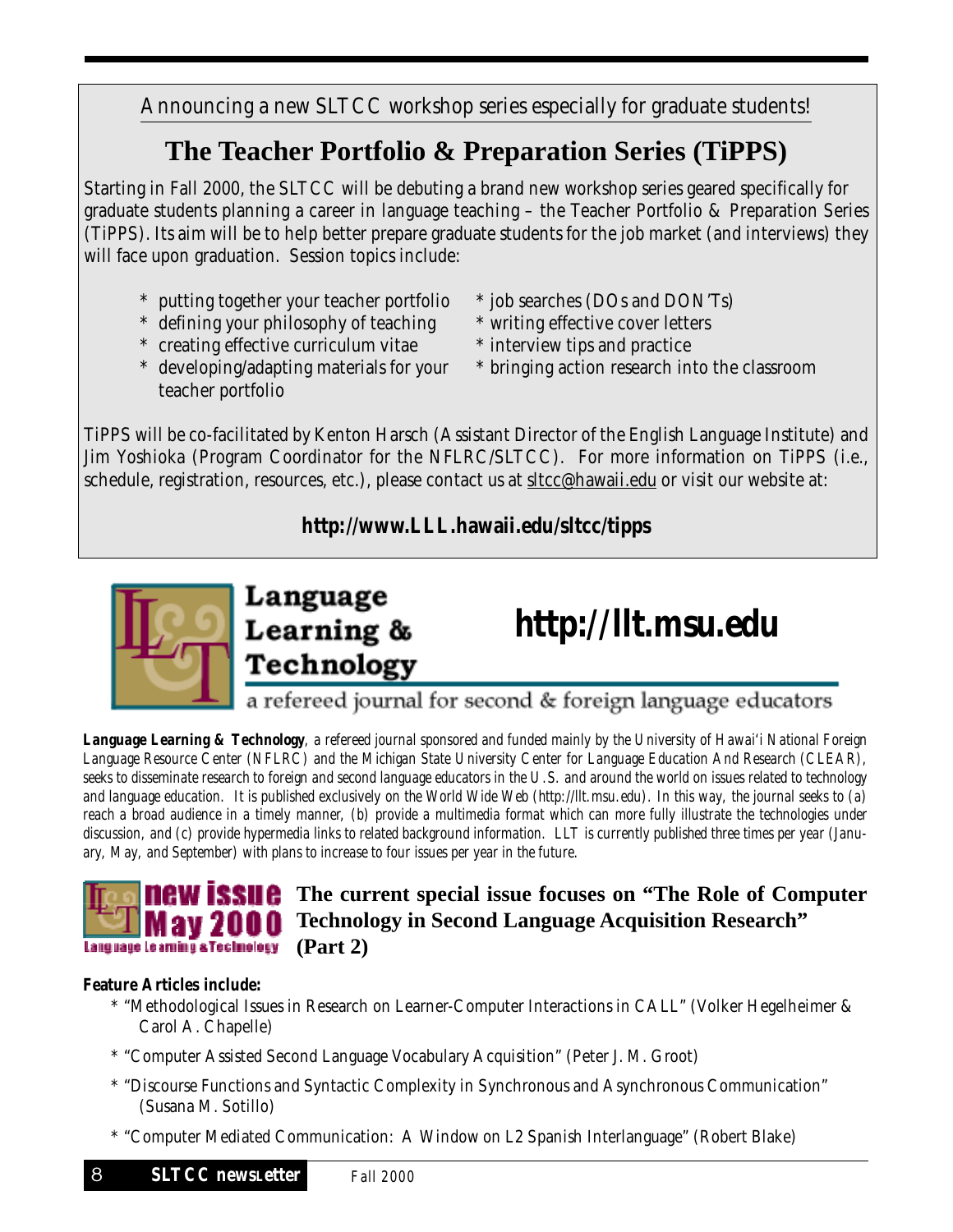# President Clinton Recognizes and Supports the Role of International Education in the U.S.

On April 19, 2000, President Clinton and Secretary of Education Riley reaffirmed the importance of foreign and second language education in the United States in a general policy statement on international education. Below is an excerpt from President Clinton's statement:

*"To continue to compete successfully in the global economy and to maintain our role as a world leader, the United States needs to ensure that its citizens develop a broad understanding of the world, proficiency in other languages, and knowledge of other cultures. America's leadership also depends on building ties with those who will guide the political, cultural, and economic development of their countries in the future. A coherent and coordinated international education strategy will help us meet the twin challenges of preparing our citizens for a global environment while continuing to attract and educate future leaders from abroad.*

*"Since World War II, the Federal Government, in partnership with institutions of higher education and other educational organizations, has sponsored programs to help Americans gain the international experience and skills they will need to meet the challenges of an increasingly interdependent world. During this same period, our colleges and universities have developed an educational system whose reputation attracts students from all over the world. But our work is not done. Today, the defense of U.S. interests, the effective management of global issues, and even an understanding of our Nation's diversity require ever-greater contact with, and understanding of, people and cultures beyond our borders.*

*"We are fortunate to count among our staunchest friends abroad those who have experienced our country and our values through in-depth exposure as students and scholars. The nearly 500,000 international students now studying in the United States at the postsecondary level not only contribute some \$9 billion annually to our* *economy, but also enrich our communities with their cultures, while developing a lifelong appreciation for ours. The goodwill these students bear for our country will in the future constitute one of our greatest foreign policy assets.*

*"It is the policy of the Federal Government to support international education. We are committed to:*

- *encouraging students from other countries to study in the United States;*
- *promoting study abroad by U.S. students;*
- *supporting the exchange of teachers, scholars, and citizens at all levels of society;*
- *enhancing programs at U.S. institutions that build international partnerships and expertise;*
- *expanding high-quality foreign language learning and in-depth knowledge of other cultures by Americans;*
- *preparing and supporting teachers in their efforts to interpret other countries and cultures for their students; and*
- *advancing new technologies that aid the spread of knowledge throughout the world.*

*"The Federal Government cannot accomplish these goals alone. Educational institutions, State and local governments, non-governmental organizations, and the business community all must contribute to this effort. Together, we must increase and broaden our commitment."*

To inform the public of the many important ways international education impacts the United States, International Education Week activities are currently being planned for November 11-17 (see page 10).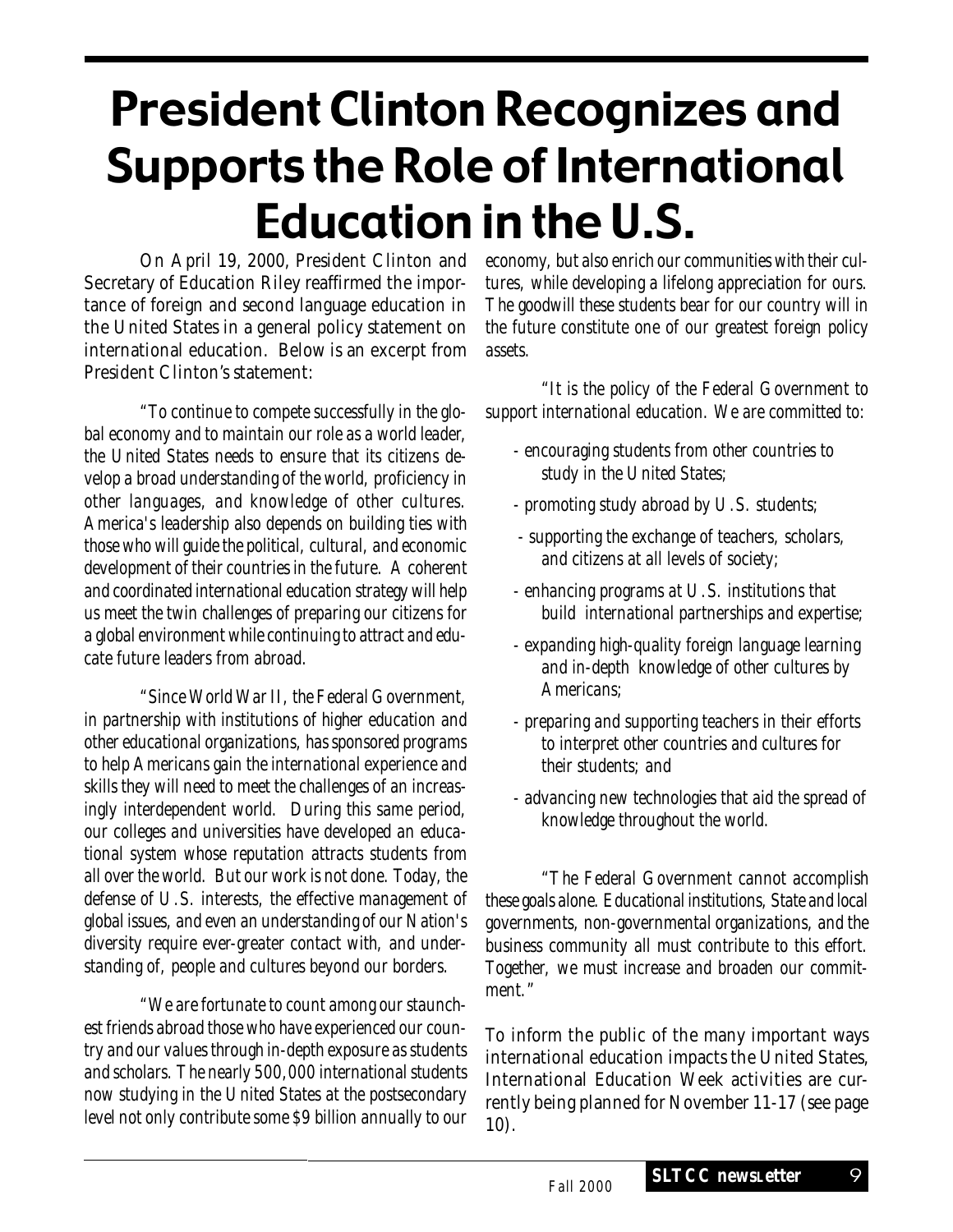# Get Involved! International Education Week at UH Manoa!

In an effort to highlight international education in the United States in the light of President Clinton's policy statement on April 19, 2000 (see page 9), November 11-17 has been designated International Education Week. Campuses throughout the UH system will be joining other educational institutions nationwide in the celebration.

International Education Week is expected to be a major event on the UH Manoa campus, since international education is at the heart of much of what UH does. Every department in the College of Languages, Linguistics and Literature is directly involved in international education either through teaching foreign languages to UH students or teaching English to international students. Most of the language programs operate in close cooperation with area studies centers such as the centers for East Asian, Southeast Asian, and Pacific Islands Studies (in SHAPS), as well as with study abroad programs that serve the whole campus. There are many degree programs with an international focus (such as ethnomusicology and Japan- and China-focused MBA programs), and even schools that might not be thought of as particularly international such as Law and Nursing have international programs.

The main activity on campus during International Education Week will be an international festival at the Campus Center, from 10 am to 2 pm on Tuesday, November 14. There is still exhibitor space available, so if your department or unit wants to set up a display or stage an event, contact Dick Schmidt in LLL (schmidt@hawaii.edu) or Roger Long, Associate Dean of Arts and Humanities (long@hawaii.edu), who is organizing the event. If you are planning any other events related to international education during or close to the week of November 11-17 and would like them included in a calendar of events being coordinated by SHAPS, send an email message to Machi Tsuruya (machi@hawaii.edu) with the subject line: for the International Education Week Calendar. If you would like to prepare press material related to your unit's role in international education, this can be sent to Ed Porter at edgara@hawaii.edu.

# *Upcoming Brown Bag Talks (various UHM departments)*

Department of Linguistics

**Empty Argument in Tongan (Yuko Otsuka)** Tuesday, September 26, 12:00-1:00, St. John 11

**Research on Foreign Language Learning Motivation (Richard Schmidt, Dept. of Second Language Studies)** Tuesday, October 3, 12:00-1:00, St. John 11

*For upcoming Linguistics Dept. Brown Bag Talks, please check out their website:*

*http://www.hawaii.edu/ling/tuesday.html*

Department of Second Language Studies

**On the Art and/or Skill of Presenting . . . (Steve Jacques)**

Thursday, September 21, Moore 423, 12:00-1:15

**The Acquisition of English Contraction Constraint by ESL Learners (Soo-Ok Kweon, Linguistics Dept.)** Thursday, September 28, Moore 423, 12:00-1:15

**Reading Chinese Together: The Design of a Web-based Chinese Reading Course(Stephen Fleming, NFLRC)** Thursday, October 26, Moore 423, 12:00-1:15

**Language and Gender (Kathy Davis)** Thursday, November 2, Moore 423, 12:00-1:15

**Extensive Reading in Japanese 201 (Richard Day, SLS, & Claire Hitosugi, EALL Dept.)** Thursday, November 9, Moore 423, 12:00-1:15

**What Makes Japanese Students Willing to Speak English: L2 Interactions in an Intensive Training Course (Kazuhiro Naoi, visiting scholar)** Thursday, November 16, Moore 423, 12:00-1:15

**On How to Get Published (J.D. Brown)** Thursday, November 30, Moore 423, 12:00-1:15

*The above presentations, days and times are subject to change. For the most current information on upcoming Brown Bag Talks in the SLS Dept., please contact dantao@hawaii.edu.*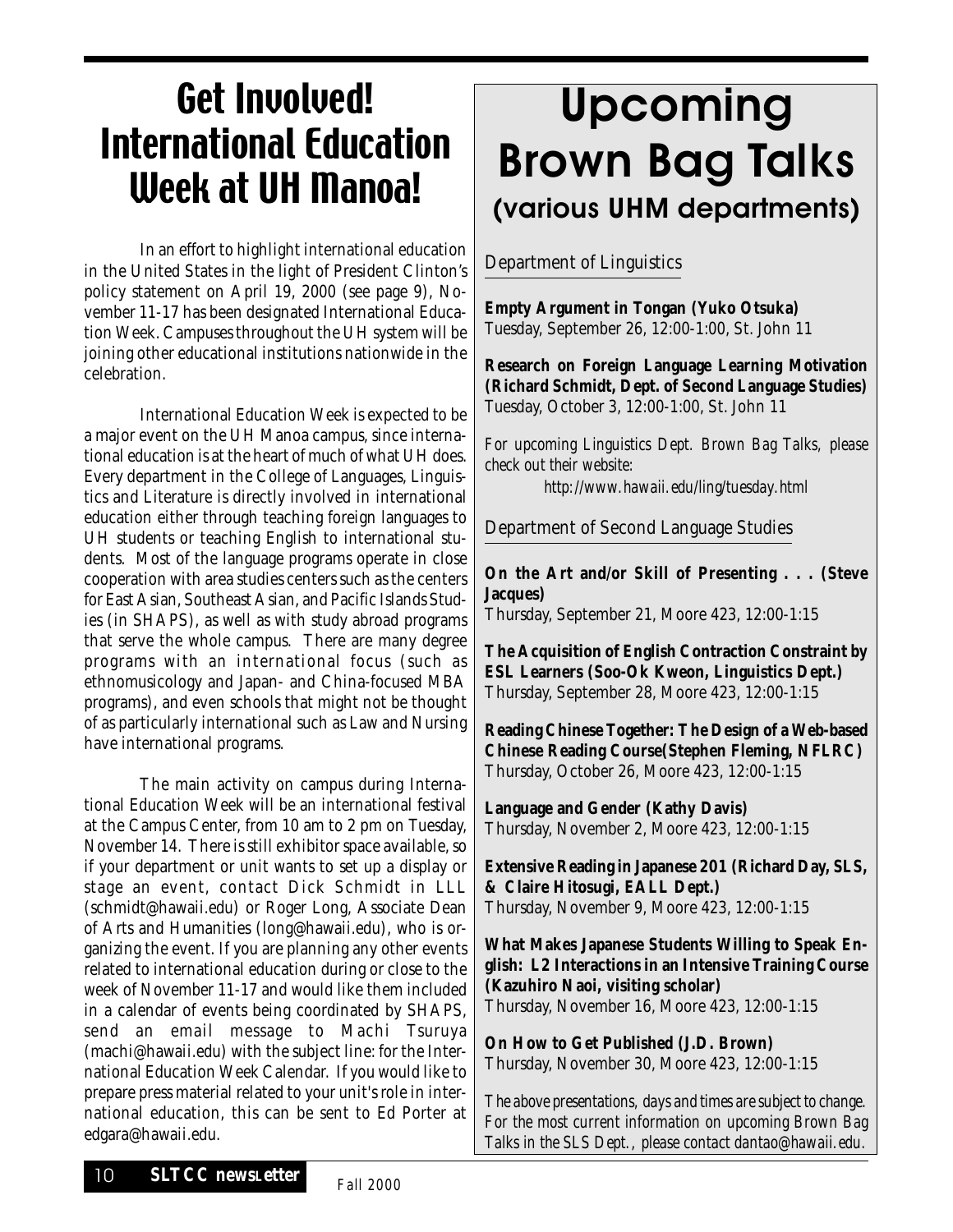NFLRC Publications news



# Do you know about... NFLRC"NetWorks"?

The NFLRC offers an online collection of scholarly papers, sample chapters from Technical Reports, annotated bibliographies, Symposium proceedings, and other publications. These "NetWorks" encompass a broad range of language learning and teaching topics and are presented in several different web-friendly formats – websites, databases, and downloadable PDF documents. Many NetWorks are the work of UH faculty and students in the College of LLL.

> **We are always looking for quality papers to include in our collection and welcome your submissions.** *Contact Deborah <mastersn@hawaii.edu>*

Recent NetWorks include:

*Four perspectives on L2 pragmatic development* by Gabriele Kasper

http://www.LLL.hawaii.edu/nflrc/NetWorks/NW19/

*Identity and second language learning: Local Japanese learning Japanese in Hawai'i* by Megumi Sugita

http://www.LLL.hawaii.edu/nflrc/NetWorks/NW18/

*Motivation, reported strategy use, and preferences for activities in foreign language classes at the University of Hawai'i at MÅnoa: Reliability and validity of instruments* by Yuichi Watanabe

http://www.LLL.hawaii.edu/nflrc/NetWorks/NW17/

## New Technical Report

### *A Communicative Framework for Introductory Japanese Language Curricula*

*Washington State Japanese Language Curriculum Guidelines Committee (Technical Report #20) 2000*

In recent years the number of schools offering Japanese nationwide has increased dramatically. Because of the tremendous popularity of Japanese language and the shortage of teachers, quite a few untrained, non-native and native teachers are in the classrooms and are expected to teach several levels of Japanese. These guidelines are intended to assist individual teachers and professional associations throughout the United States in designing Japanese language curricula. They are meant to serve as a framework from which language teaching can be expanded and are intended to allow teachers to enhance and strengthen the quality of Japanese language instruction. *187pp.*  $ISBN 0-8248-2350-8$   $S20.$ 



*order online from UHPress: http://www.uhpress.hawaii.edu/*

### http://www.LLL.hawaii.edu/nflrc/publication.html